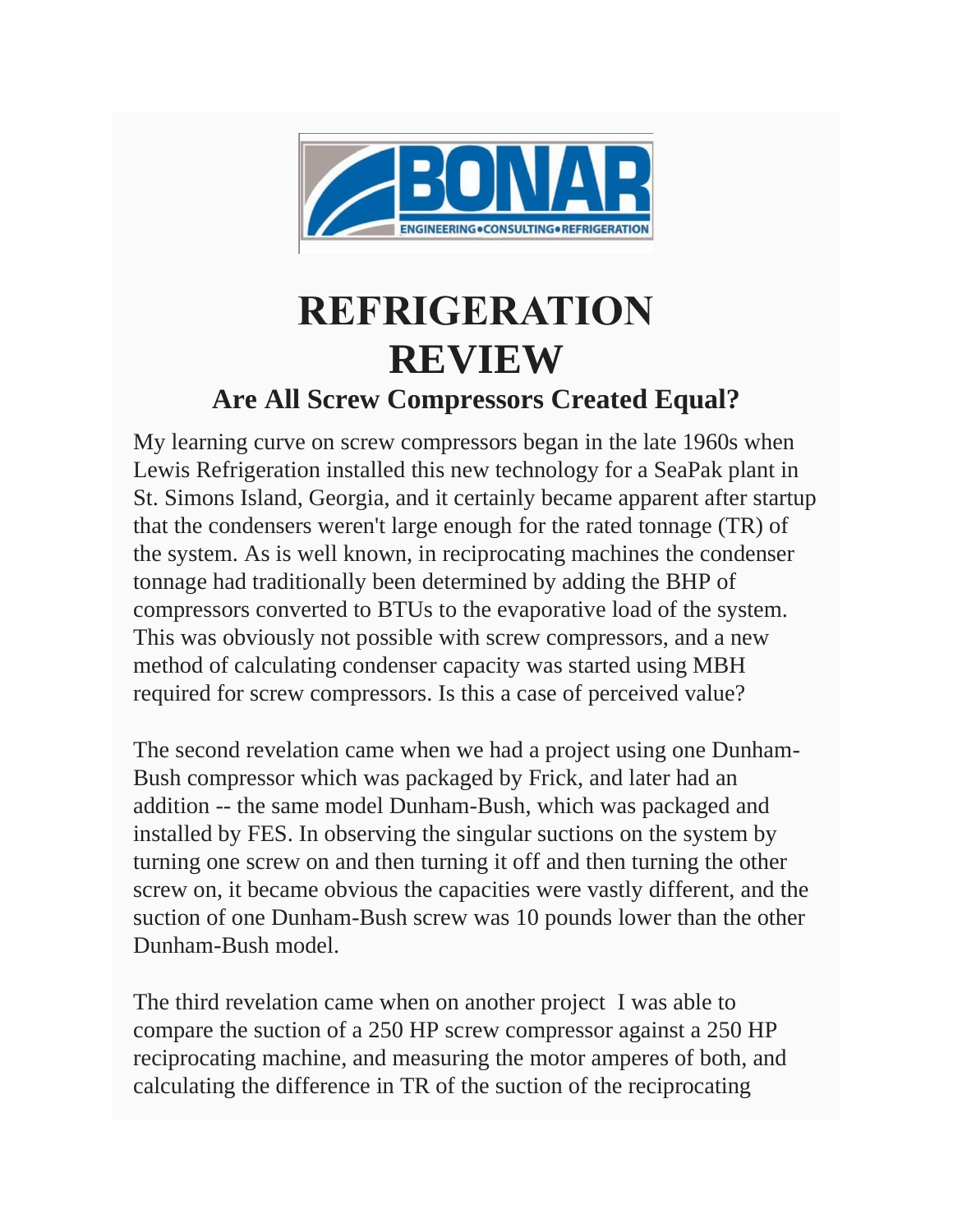machine, which was better than the screw compressor, and determining there was a 36% net difference in efficiency between the screw compressor and the reciprocating compressor. The screw compressor in this case had just been rebuilt by the factory to bring it up to original specifications.

The obvious variations in capacities are the blow-by that screw compressors have which piston machines basically eliminate with piston rings, oil rings, and the like.

It will be noteworthy to mention that piston machine efficiencies are directly proportional to the bore of the piston. The bigger diameter the bore, the less the percentage of clearance represents of the total displacement. That's why the efficiencies of the old VSA machines with pistons of 10", 12", and 14" were by far the most efficient compressor machines and is why small bore screw compressors are less efficient, particularly when operated at higher speeds (i.e., 3600 rpm).

Screw compressor efficiencies are primarily a function of tip speed of the rotors, and that is often a function of the diameter of the rotors. The two attachments below, provided by SRM, the original patent holders of screw compressor profile, make that very clear. Some people are convinced that all screw compressors have to operate at 3600 rpm to be efficient, which isn't true.

Small bore screw compressors have a compound problem of the smaller diameter of the lobes plus the unload devices, such as mechanical slides and variable VI devices, will also contribute to the blow-by. As these components wear and the clearances open up, more blow-by occurs.

If you look at it from a bearing support perspective -- whether it's a ball bearing, roller bearing or journal bearing -- all bearings have tolerances, and ball bearings have what's known as a B-10 life as they wear. A ball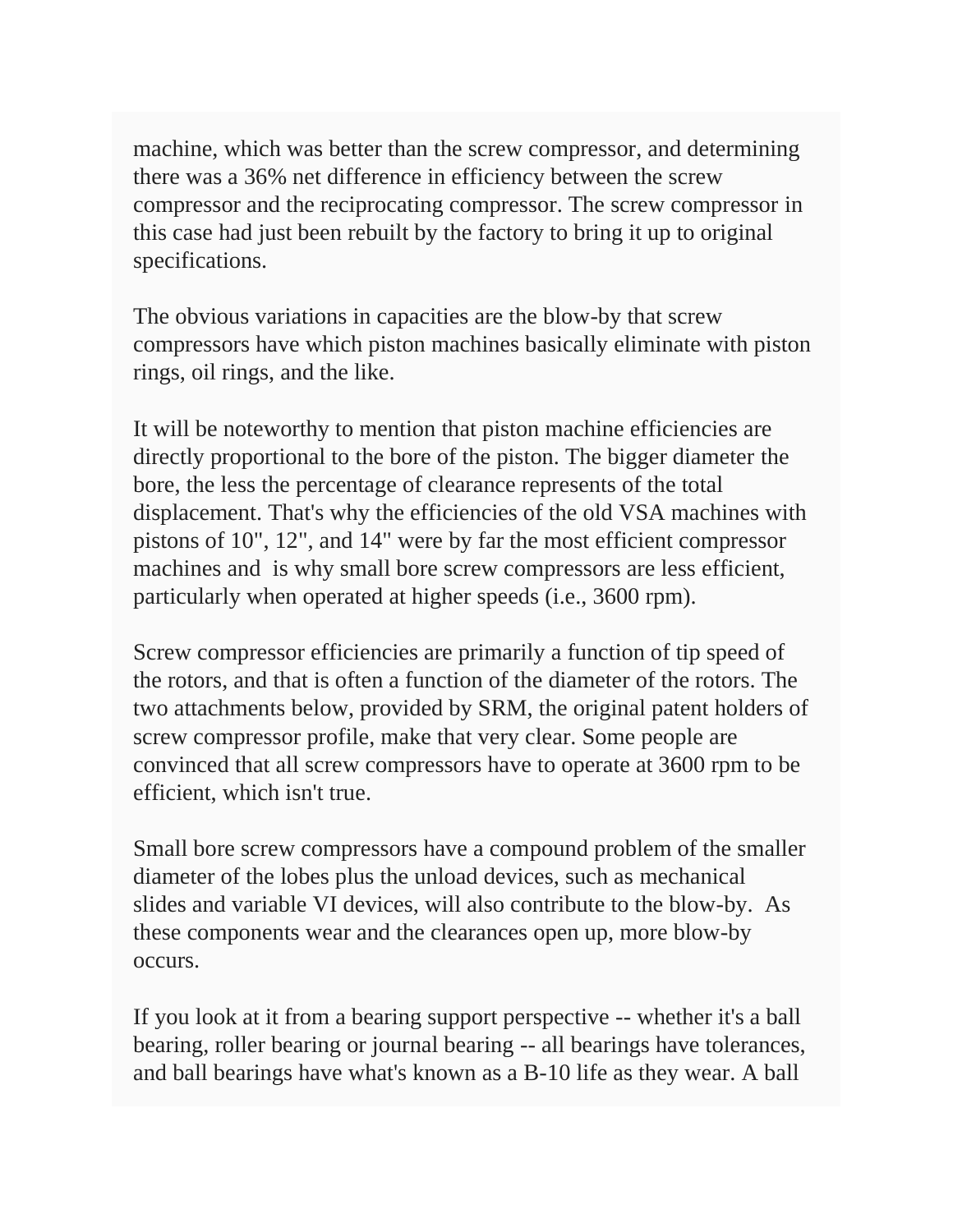or roller bearing at best may have a .002 play, generally more like .003. A journal bearing when new might rotate on an oil film of .002, but soon will be .003 or .004. When twin screws wear, it obviously provides a clearance between the barrel and screw lobes of .006 to .008 as the screw compressor gets old. In screw compressors, oil is heavily injected to help seal the clearances and minimize blow-by. The reason additional oil cooling is necessary is because of the friction (joule) effect, converting friction to heat. Oil in piston machines is much more benign and generally you would expect less than .001 clearance between the piston ring and the cylinder wall, and the oil film would provide lubrication and sealing quite easily.

So, the answer to the question: no, all screw compressors are not created equal. I have asked screw manufacturers for years to provide a screw without an unload device or variable VI mechanical internal. They can be started like we used to start the big cylinder VSA machines, bypassing to get them up to speed, where they can provide useful work at optimum efficiency.

This is one reason the mono screw is showing the best longevity and overall efficiency, because you only have one set of journal bearings on the main rotor and the star is a phenolic, replaceable counterpart.

So, you be the judge. If the industry would install accurate flow meters along with motor amp devices, the truth would become apparent. The sad part is that it may be more cost effective to manufacture a screw compressor than, say, a 600 HP piston machine, but now you know the rest of the story.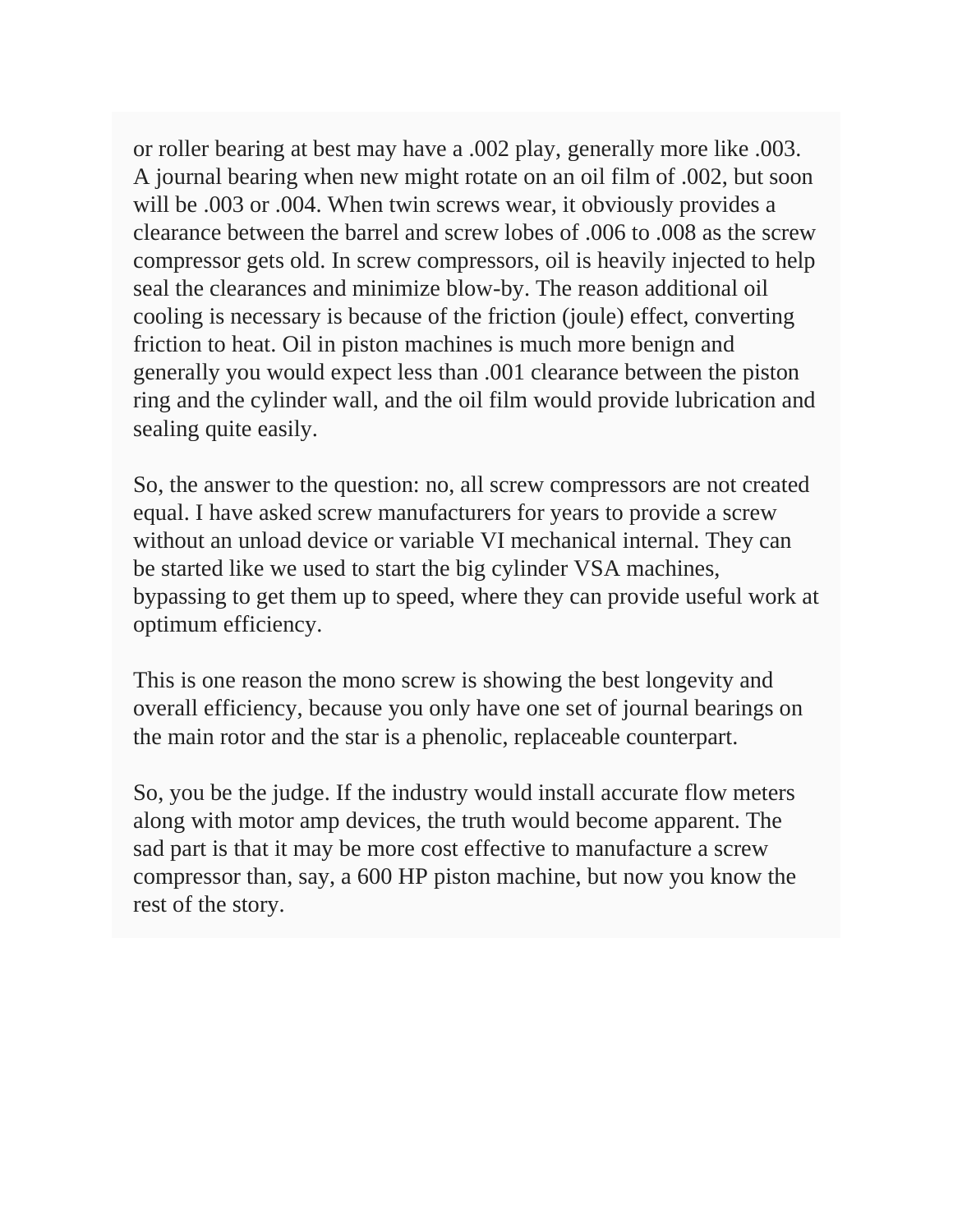